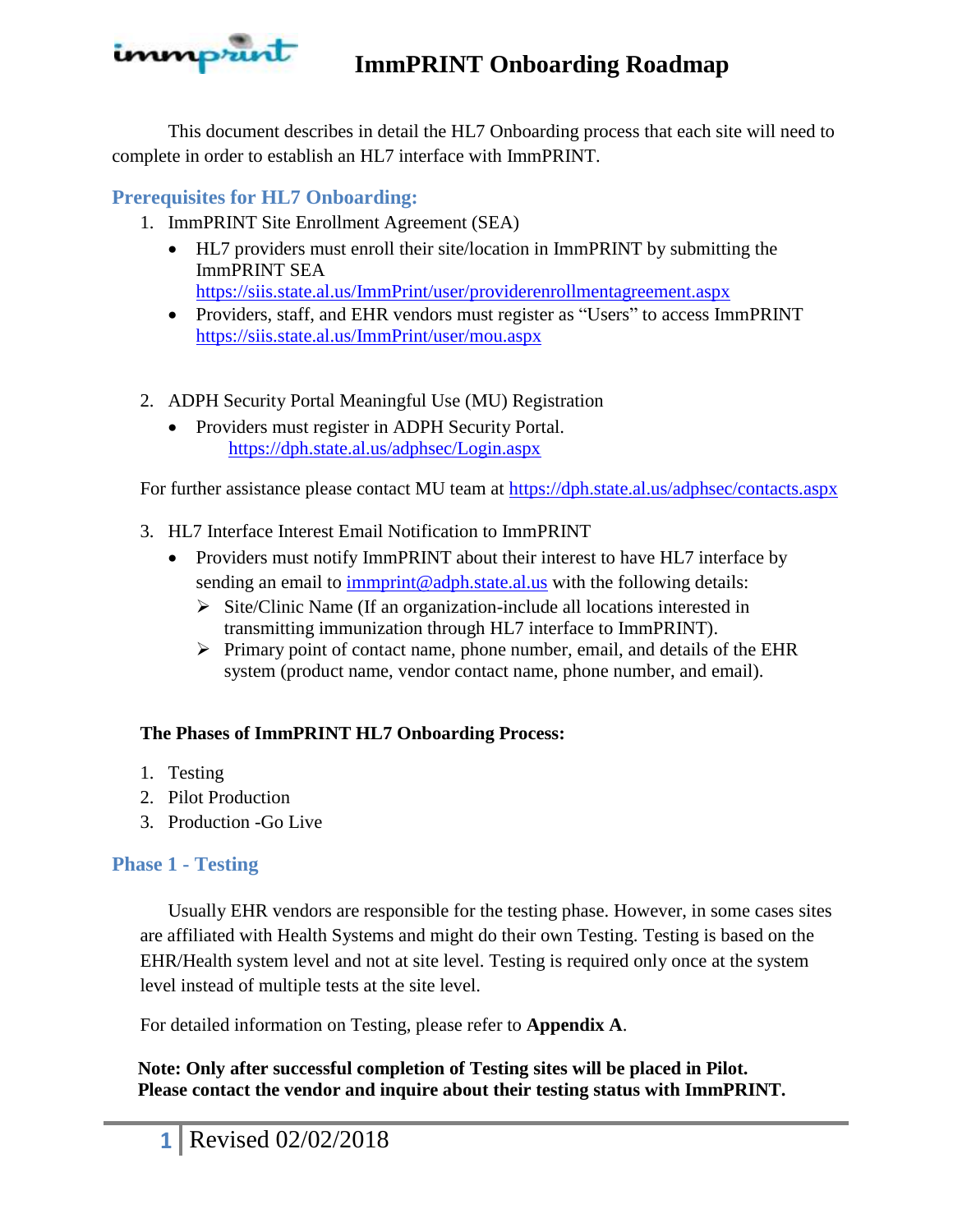

## **Phase 2 - Pilot Production**

The Pilot Production phase involves the process of monitoring the data quality of live patient data transmitted by the site. Both the provider and vendor staffs are educated on acceptable message content and format for successful and meaningful transmission of immunization data. Once the data quality meets the established criteria the site is moved to Production-Go Live. Site should only transmit real patient data to ImmPRINT Pilot.

 ImmPRINT works on each site with a distinct physical address. Organizations may be comprised of multiple sites. However, each site under the shared organization MUST complete the Pilot phase before moving to Production-Go Live.

### **Pilot Production Steps:**

- Sites will be served on "First come, first serve" basis.
- ImmPRINT will provide Pilot Connectivity Credentials to provider staff through the ADPH Security Portal to share with their EHR vendor.
- Provider and vendor staff that are responsible for monitoring the data feed in Pilot must register with ImmPRINT Pilot.
- The EHR vendor must establish the **real-time connection** to ImmPRINT Pilot and notify both ImmPRINT and the provider staff.
- Both provider and vendor staff must participate in an Immunization Transmission Demo Session.

### **Immunization Transmission Demo Session**

- This is an online conference call between the EHR vendor, provider staff, and ImmPRINT.
- The provider staff demonstrates how they use the EHR to capture immunization information and transmit it to registry by sharing their EHR screen while entering real patient immunization data (historical and administered/encountered) in the EHR.
- ImmPRINT confirms the data transmission and address errors for transmitted data.
- ImmPRINT educates both the provider and vendor staff on various HL7 Reports made available to them.
- After the successful completion of the Demo Session the site will be officially placed in Pilot.
- Pilot duration is usually 30-90 days. The pilot stay may extend beyond 90 days depending on the quality of data.
- The site needs to achieve and continue to adhere to the established criteria for data quality before moving to Production -Go Live.

### **Criteria for data quality:**

- Sites that report **"large volume"** of data (e.g., large Pediatric Clinics) must **maintain <=10% data errors and 0 technical errors**.
- Sites that report **"small volume"** of data (e.g., Internal Medicines) must **maintain <=5% data errors and 0 technical errors.**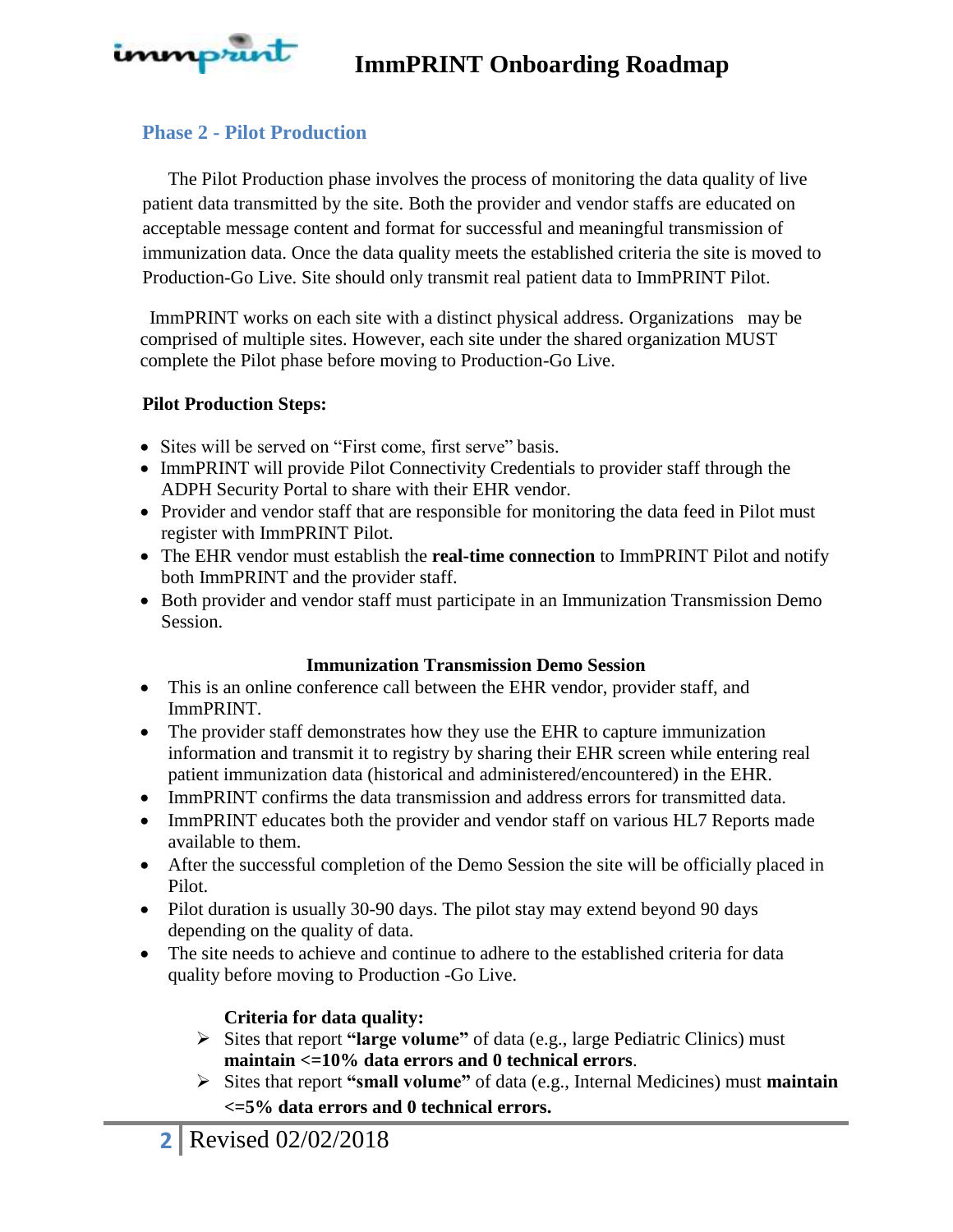

EHR vendor is expected to retransmit Pilot data to Production once approval is given to move to Production.

# **Phase 3 - Production –Go Live**

In this phase, sites will transmit actual data to the live database. Sites should ONLY transmit real patient data to ImmPRINT.

### **Production Steps:**

- ImmPRINT will provide Production Connectivity Credentials to provider staff through ADPH Security Portal to share with their EHR vendor.
- Provider staff responsible for monitoring the data feed to the registry must be an ImmPRINT User.
- The EHR must establish the **real-time connection** to ImmPRINT and notify both ImmPRINT and the provider staff.
- Both provider and EHR vendor staff must participate in the Production Kick off Call.
- Ongoing transmission and monitoring of data is expected from the provider and the vendor. If any inaccuracies or issues are found, vendor and provider staff should notify ImmPRINT immediately to work through the issue.
- ImmPRINT will also monitor the data on a periodic basis and notify provider and vendor staff regarding the errors or issues.
- Sites failing to resolve the issues or errors in a timely manner may be reverted to Pilot.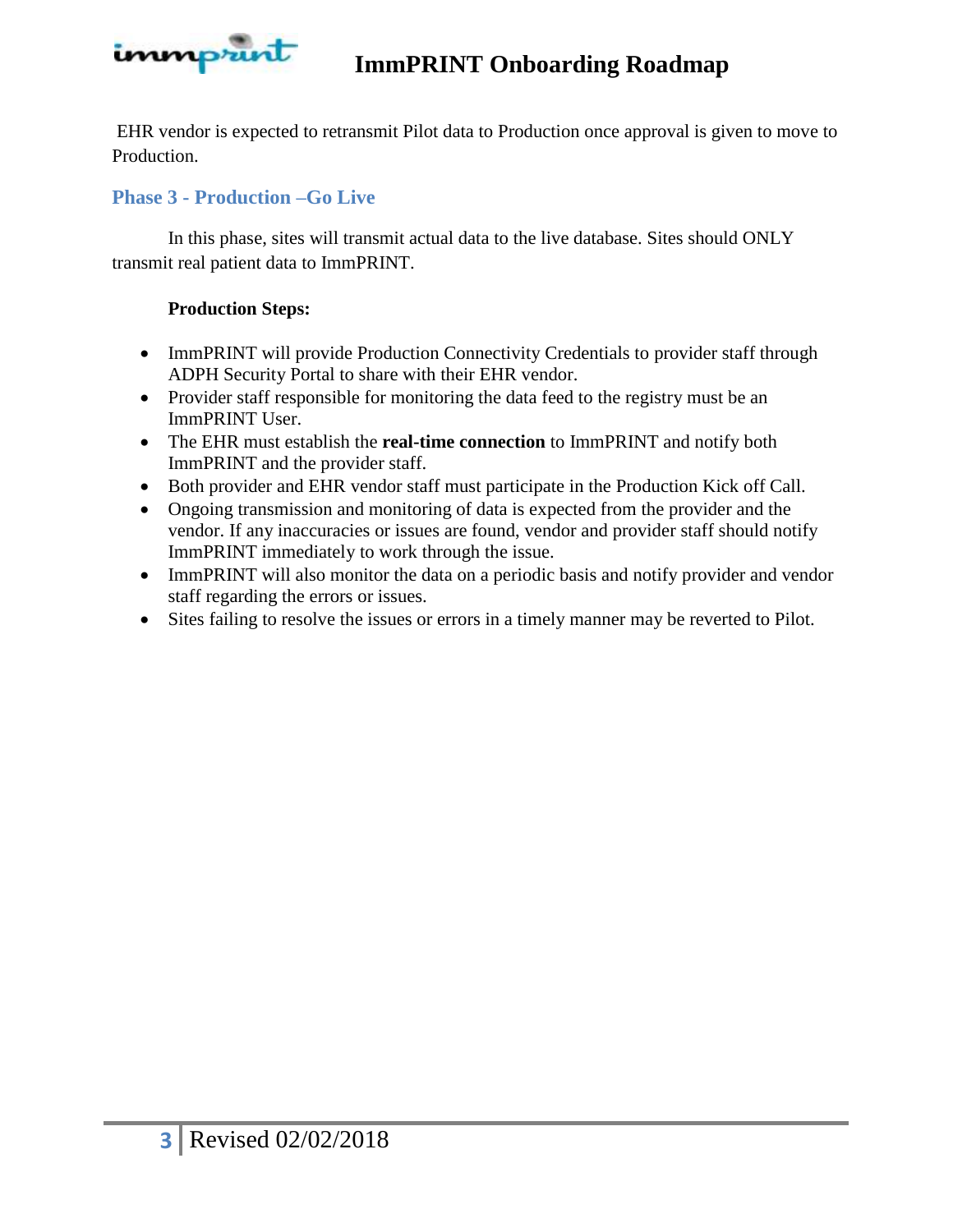

### **Appendix A:**

### **Send Data Sharing Agreement (DSA) and Excel Spreadsheet:**

EHR Vendor(s) must sign the Data Sharing Agreement (DSA) once for all their provider clients and must send a current list of Alabama ImmPRINT sites with an interface. ADPH recognizes all data transmitted by vendors on behalf of the vendor's healthcare provider clients, who are utilizing the vendor's immunization data transmitting services. ADPH further recognizes all data transmitted by the vendor to ADPH as owned by the vendor's healthcare provider clients. Vendors must continue to update their DSA spreadsheet when new sites want to onboard with ImmPRINT and email the updated spreadsheet to [immprint@adph.state.al.us](mailto:immprint@adph.state.al.us)

#### **Data Sharing Agreement Link:**

**<http://www.alabamapublichealth.gov/immunization/assets/immprintdsa050117.pdf>**

#### **There are two ways to exchange data with ImmPRINT.**

- Real- time unsolicited updates (VXU only) are required to onboard with ImmPRINT. When VXU messages are sent, the acknowledgment is sent back in the response.
- Real-time bi-directional (QBP) are not required to onboard with ImmPRINT. Please note ImmPRINT is ready to accept bi-directional messages. If you choose to send bi-directional (QBP) messages, the vaccine history for the patient is sent back in the response.

## **Testing**

Immunization testing is comprised of three steps. EHR Vendors/Health Systems (the responsible testing entity) must successfully complete all the three steps in order to pass Testing with ImmPRINT.

#### **Three Steps of Testing:**

- 1. NIST Message Structure Validation
- 2. Communication Testing
- 3. Message Content Validation

#### **NIST Message Structure Validation:**

Testing entity must validate two HL7 test messages (one test message with an encountered shot and another test message with a historical shot) using the NIST 2015 Meaningful Use (MU) Tool:<https://hl7v2-iz-r1.5-testing.nist.gov/iztool/#/home>